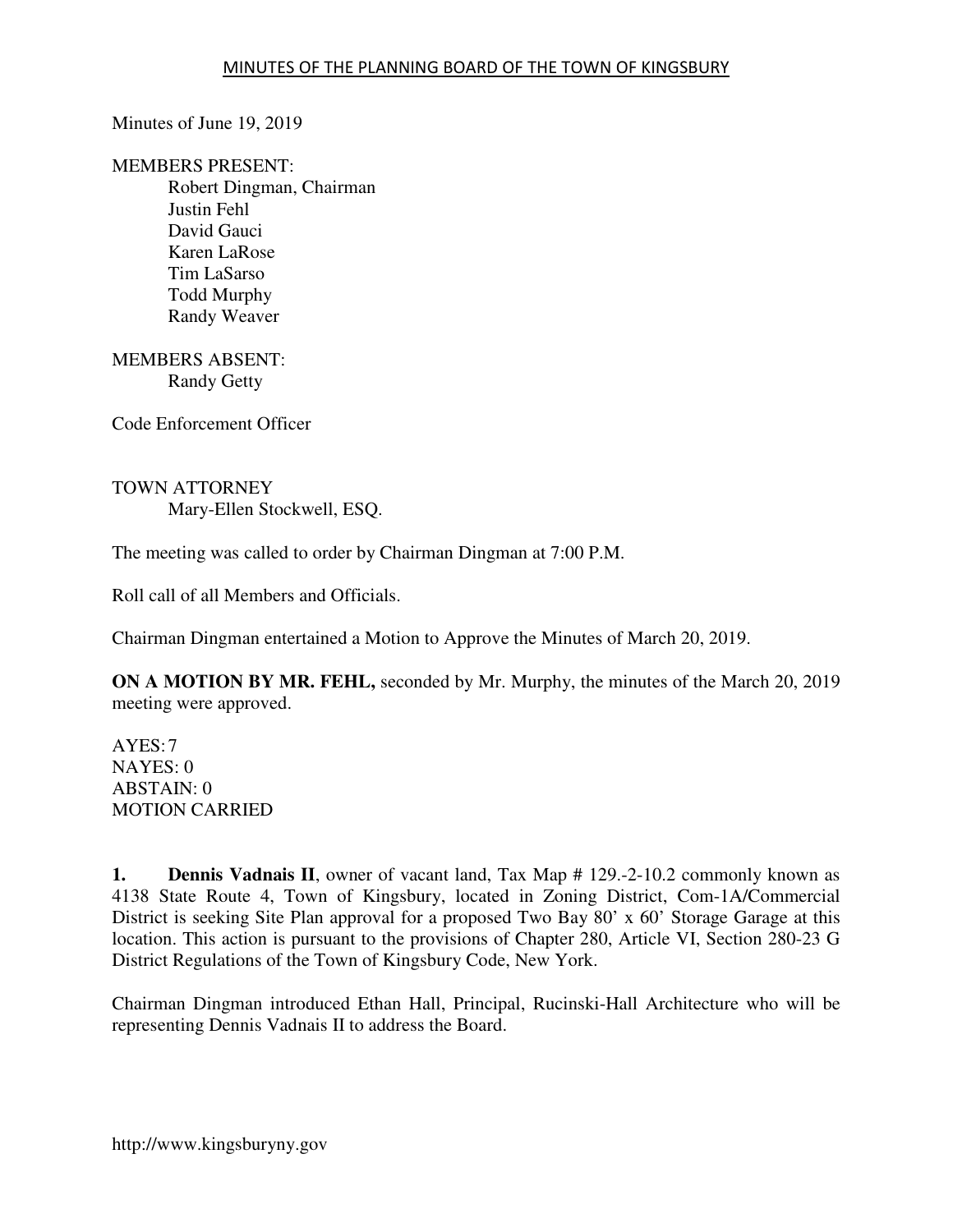#### MINUTES OF THE PLANNING BOARD OF THE TOWN OF KINGSBURY

Planning Board Meeting June 19, 2019 Page 2 of 6

Mr. Hall stated he is here tonight representing Mr. Vadnais and has put together drawings for the proposed building that will be located on a vacant 13-acre lot. The required setbacks for this area are a total of 80 feet. (Town Code states structures on a State Highway require 50 feet plus 30 feet). Mr. Hall has designed this project to have a setback of 120 feet. This will allow a tractor trailer sit there and keep the flow in the lot going. The entrance and exit of the driveway will be on the northern end of the site. It will be away from the U shape driveway from Jenks Machine and Tool Shop and the driveway of North-East Machine, Inc. There will be parking spaces in front of the building, the driveway and parking area will be crushed stone.

The building itself is 60' x 80' with the ridgeline running perpendicular with the State Route 4. They have a proposed an area behind the building for sewage disposal and vegetated swales on both sides of the parking that run all the way around. They will have a stone filter strip for stormwater filtration. The total area of disturbance is under and acre so therefor they are not subject to stormwater report

Mr. Hall stated he will answer any questions the Board has.

Mr. Weaver questioned Mr. Vadnais if this was going to be used as a fuel depot.

Mr. Vadnais stated this building is for storage only. There will not be any fuel stored at this location. There will only be trucks in the building. At this time Mr. Vadnais has no plans of adding an office.

Chairman Dingman stated if Mr. Vadnais decides he would like an office at this location he would have to come back before the Planning Board.

Chairman Dingman question what type of a building it would be.

Mr. Vadnais stated it will be a pre-engineered Butler Building.

Chairman Dingman questioned the color of the building and suggested it be in earth tone colors.

Mr. Vadnais stated he would like a white building. His trucks are white and would like to keep with the white color scheme.

Mr. Fehl questioned outside storage.

Mr. Vadnais stated there will not be any outside storage.

Discussion ensued with among the Board with questions addressed by the Applicant.

http://www.kingsburyny.gov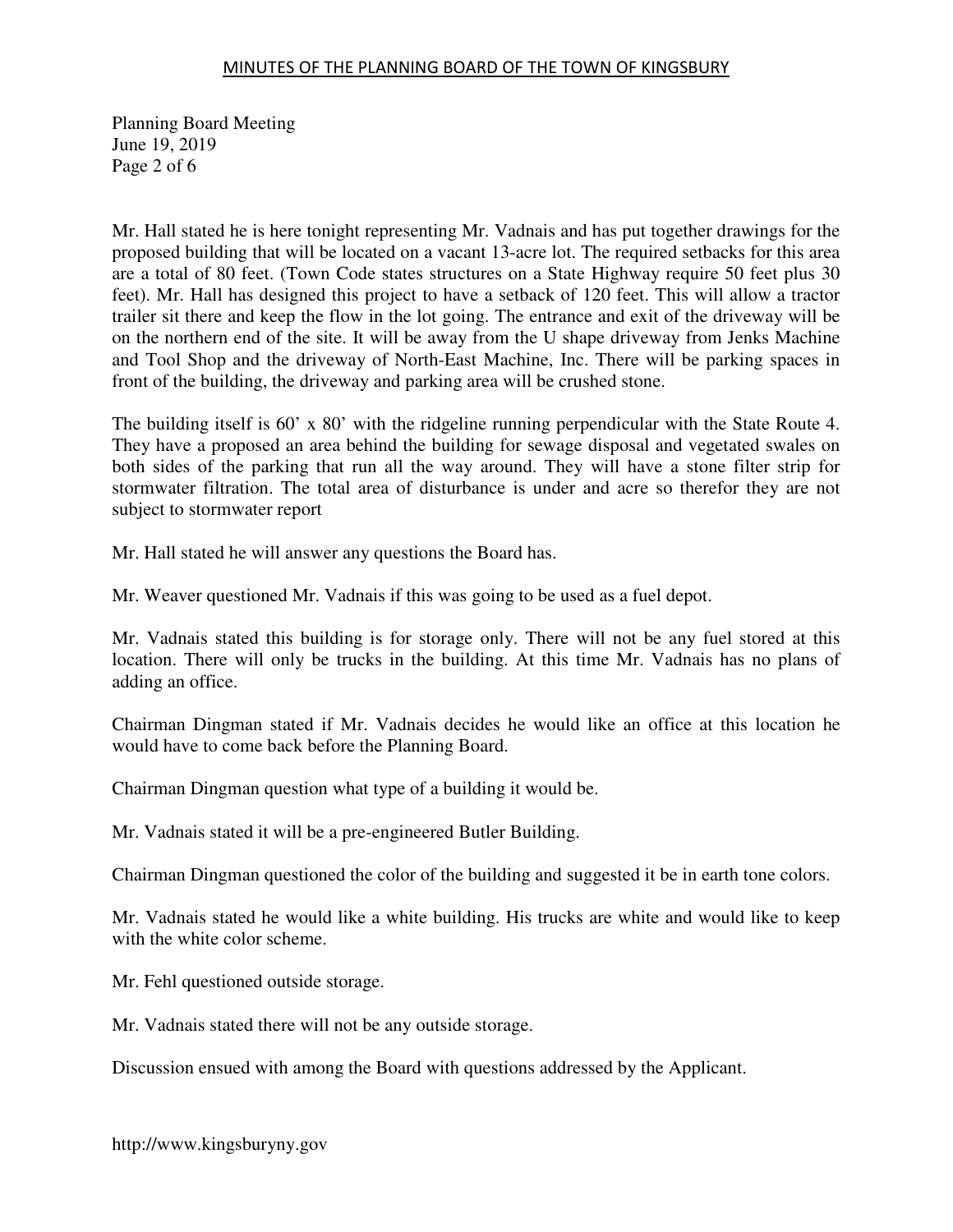Planning Board Meeting June 19, 2019 Page 3 of 6

Chairman Dingman opened the Public Hearing.

**ON A MOTIION BY MR. WEAVER,** seconded by Mr. Gauci the Public Hearing was closed.

**ON A MOTION BY MRS. LAROSE**, and seconded by Mr. Weaver the Kingsbury Planning Board declares lead agency status and having reviewed the short form SEQRA submission and having taken a hard look at the potential environmental impacts finds that there are no potential negative environmental impacts anticipated from this project and the Board issued a negative declaration on the project.

The Board then reviewed the proposed Resolution.

# **Resolution No. 1 of June 19, 2019**

**Dennis Vadnais II**, owner of vacant land, Tax Map # 129.-2-10.2 commonly known as 4138 State Route 4, Town of Kingsbury, located in Zoning District, Com-1A/Commercial District is seeking Site Plan approval for a proposed Two Bay 80' x 60' Storage Garage at this location. This action is pursuant to the provisions of Chapter 280, Article VI, Section 280-23 G District Regulations of the Town of Kingsbury Code, New York.

**ON A MOTION BY** Mrs. Larose, seconded by Mr. Weaver, based on all of the evidence and materials submitted by the Applicant and the representations made at the meeting, the Application is hereby approved subject to the following conditions:

- (1) No outside storage of materials will be permitted on the premises.
- (2) The building shall be an earth tone color or a white color with downcast lighting.
- (3) All information and representations contained in the materials submitted by the applicant and discussed at the meeting are incorporated herein as conditions.

**2. David Lebrun, TowAway, LLC** contract vendee of Tax Map # 138.-1-72 commonly known as 3571 State Route 4, Town of Kingsbury, located in Zoning District, Com-1A/Commercial District is seeking Site Plan approval for a proposal Car Display Lot Business at this location. This action is pursuant to the provisions of Chapter 280, Article VI, Section 280-23 G District Regulations of the Town of Kingsbury Code, New York.

Chairman Dingman introduced William Hafner, TowAway LLC and David Lebrun, TowAway LLC to address the Board.

http://www.kingsburyny.gov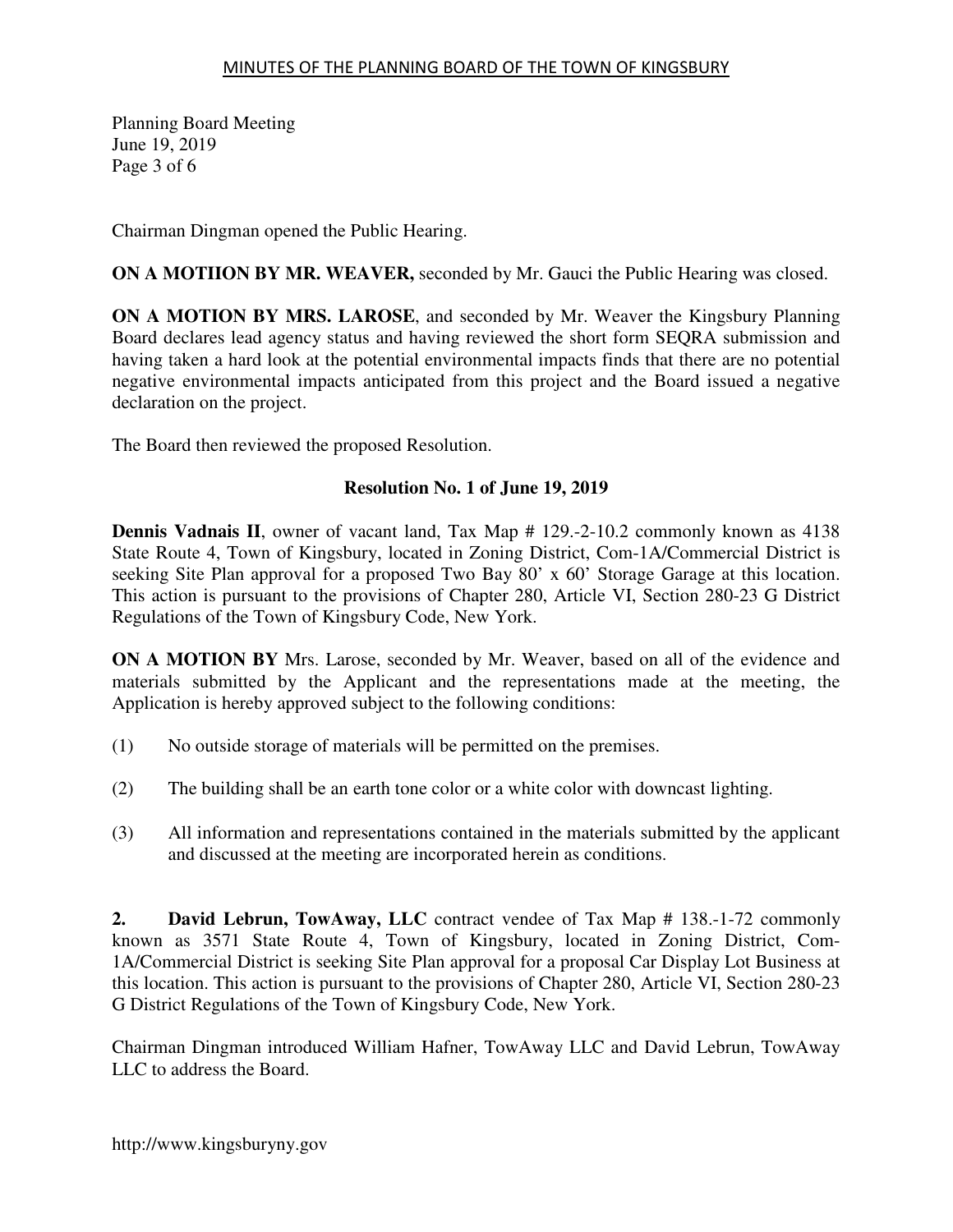# MINUTES OF THE PLANNING BOARD OF THE TOWN OF KINGSBURY

Planning Board Meeting June 19, 2019 Page 4 of 6

Mr. Hafner stated they are seeking approval to add the sale of cars to the mechanical work that is already being done at this location. Mr. Hafner stated they are currently a lease tenant with the intention of buying the building from the current owner. They would like to sell cars along the front of part of the parking lot. The rest of the infrastructure is already in place. Future goals are to come back before the Board to add more building space.

Currently they reside at 437 Dix Avenue, Queensbury, and would like to move this location to 3571 State Route 4, Kingsbury. They will be ceasing all operations at the Queensbury location.

Mr. Weaver questioned the number of vehicles that would be on the lot.

Mr. Hafner stated typically there is only about 14 cars on the lot. There are always six vehicles going through some kind of modification. There could be up to 20 cars at one time, but not more than the twenty.

Chairman Dingman questioned if they were moving their facility from Queensbury to this location.

Mr. Hafner responded they are already doing the heavy-duty repairs at 3571 State Route 4, and will be moving the light duty repairs and light duty car sales to the State Route 4 location. Most of the towing operations are run out of this building currently. They own about 24 trucks at this time. Half of the tucks are located here and the other half are located in Clifton Park, NY. They operate about 60 tows a day from Albany County to Warrensburg, NY.

They are already a registered repair shop for heavy equipment from the previous tenant. They primarily do work on their own trucks and customers they know.

Mrs. LaRose questioned where the cars that are towed in went.

Mr. Hafner stated the cars that are towed from Washington County go to the Hudson Falls location. Towed cars from Warren County go to a 100 x 100 lot they have on Queensbury Avenue that fenced in and secured.

Mr. Hafner stated they are not in the business of repossessing vehicles.

Discussion ensued with among the Board with questions addressed by the Applicant.

Chairman Dingman opened the Public Hearing.

**ON A MOTIION BY MR. GAUCCI,** seconded by Mr. LaSarso the Public Hearing was closed.

http://www.kingsburyny.gov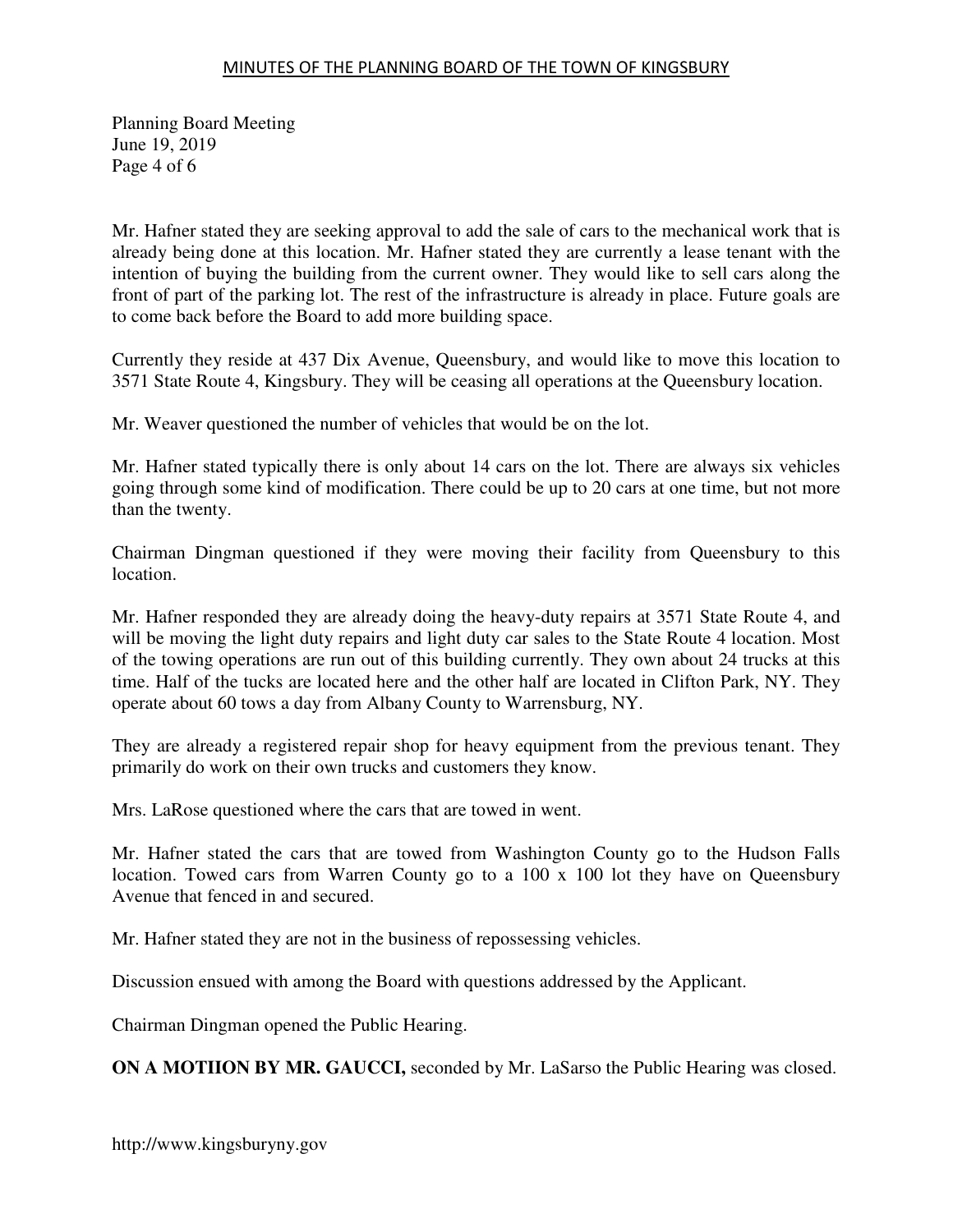Planning Board Meeting June 19, 2019 Page 5 of 6

**ON A MOTION BY MR. FEHL**, and seconded by Mr. LaSarso the Kingsbury Planning Board declares lead agency status and having reviewed the short form SEQRA submission and having taken a hard look at the potential environmental impacts finds that there are no potential negative environmental impacts anticipated from this project and the Board issued a negative declaration on the project.

The Board then reviewed the proposed Resolution.

# **Resolution No. 2 of June 19, 2019**

**David Lebrun, TowAway, LLC** contract vendee of Tax Map # 138.-1-72 commonly known as 3571 State Route 4, Town of Kingsbury, located in Zoning District, Com-1A/Commercial District is seeking Site Plan approval for a proposal Automobile Display Lot Business at this location. This action is pursuant to the provisions of Chapter 280, Article VI, Section 280-23 G District Regulations of the Town of Kingsbury Code, New York.

**ON A MOTION BY** Mrs. LaSarso, seconded by Mr. Weaver, based on all of the evidence and materials submitted by the Applicant and the representations made at the meeting, the Application is hereby approved subject to the following conditions:

- (1) Update the land scaping with river rock.
- (2) Crushed stone driveway.
- (3) Trucks to enter and exit from Rock City Road.
- (4) All information and representations contained in the materials submitted by the applicant and discussed at the meeting are incorporated herein as conditions.

**3. PRELIMINARY Laureen Kobor,** owner of Tax Map# 129.-3-26.1, commonly known as 23 Powhida Way, Kingsbury, located in Zoning District, RA-1A is seeking a Subdivision approval of one lot into five lots. Plans for proposal are available at Kingsbury Town Hall, 6 Michigan Street, Hudson Falls, New York during regular business hours.

Chairman Dingman introduced Linda Blackburn, Berkshire Hathway Home Services, who will be representing Laureen Kobor to address the Board.

Mrs. Blackburn, state she is representing her sister in law Laureen Kobor. They are proposing a five-lot subdivision at this location.